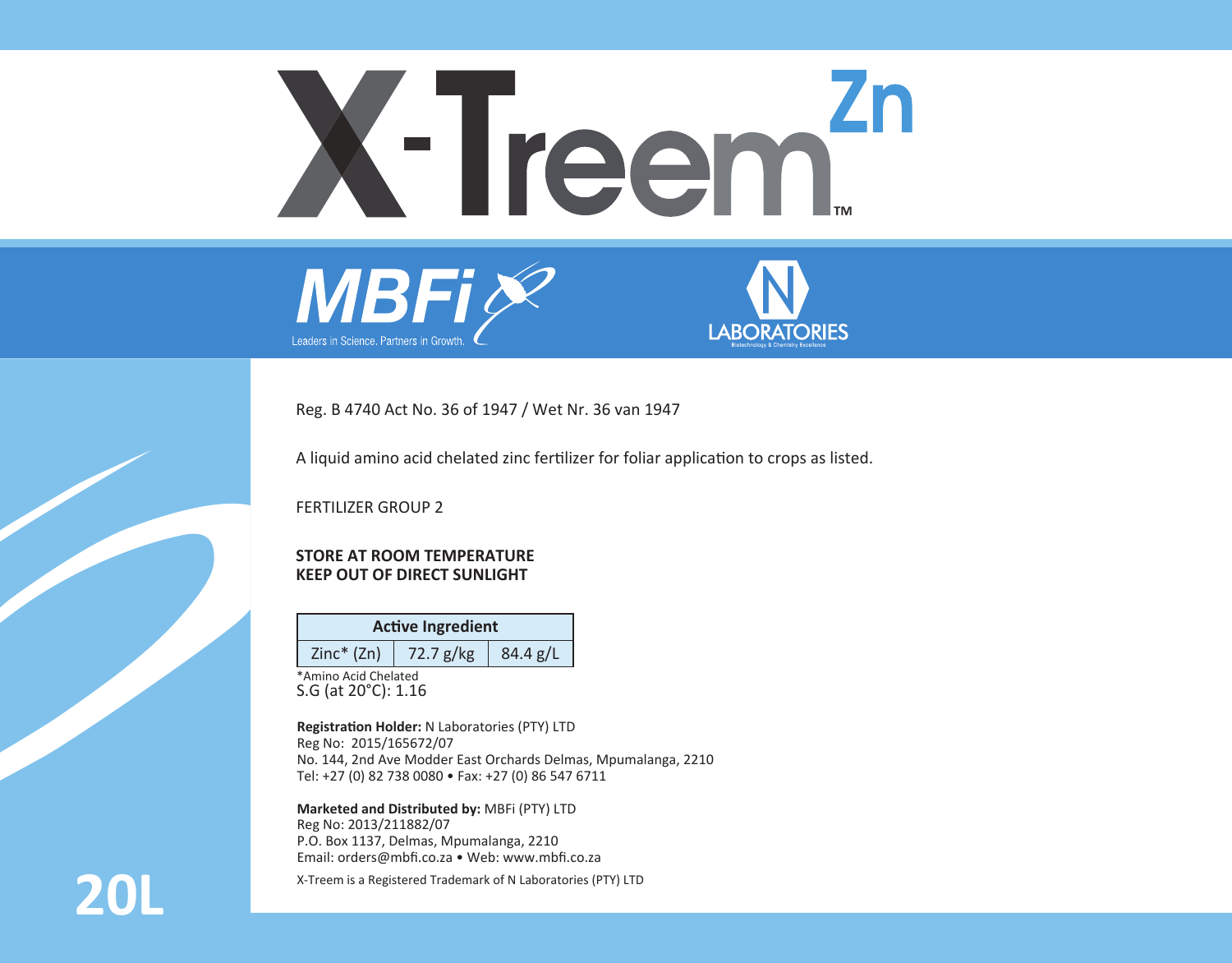### **DIRECTIONS FOR USE: USE ONLY AS INDICATED**

Use exclusively as fertilizer. Shake well before use.

## **GENERAL APPLICATION GUIDE:**

| <b>Row Crops:</b>            |                                                                                                                     |  |
|------------------------------|---------------------------------------------------------------------------------------------------------------------|--|
| <b>Foliar Applications</b>   | Dilute 1 L:100 L Water and apply to the crop (maximum concentration of 3% or 3 L/100 L of water).                   |  |
| Soil Applications            | 3-10 L per hectare application.                                                                                     |  |
| <b>Infurrow Applications</b> | 1-3 L per hectare application.                                                                                      |  |
| <b>Tree Crops and Vines:</b> |                                                                                                                     |  |
| Foliar Application           | Dilute 0.5 L:100 L water and apply as a full cover application (Maximum concentration of 2% or 2 L/100 L of water). |  |
| Soil Applications            | 5-10 L/ha per application, dilute 1:1000 and apply 3-6 times through the growth periods.                            |  |

# **MIXING AND APPLICATION DETAILS:**

X-Treem Zn should preferably be applied in the early morning or late afternoon. The rate of application is dependent on the soil fertility and reaction required. The lower rates should be used for maintenance while the higher rates will correct nutritional deficiencies.

### **STORAGE:**

X-Treem Zn should be stored out of direct sunlight and in a dry and cool place under frost-free conditions. Keep the product locked up and out of the reach of children and animals. Avoid contamination of foodstuff or water sources.

| Crop                      | Rate/100L<br>water | Max Rate/<br>ha | <b>Application Timing</b>                                                                                                        |
|---------------------------|--------------------|-----------------|----------------------------------------------------------------------------------------------------------------------------------|
| Avocado                   | 100-350 ml         | $3-4L$          | Start first application on flowers and on all new growth in the summer 2-3 applications at 14 day intervals are recommended.     |
| Bean:<br>Green & Dry      | 150-500 ml         | 2L              | Start applying after active growth begins and repeat at 10-12 day intervals throughout the vegetative growth period.             |
| Berry                     | 500 ml             | 2 <sub>L</sub>  | Start applying after active growth begins and repeat at 10-12 day intervals throughout the vegetative growth period.             |
| Citrus                    | 50-150 ml          | 3 L             | Apply 3 times in spring to the new growth.                                                                                       |
| Commercial Flower         | 750 ml             | 2.5L            | Apply 2-3 times at 10-14 day intervals throughout the vegetative growth period.                                                  |
| Cotton                    | 100-400 ml         | 2 <sub>1</sub>  | Apply early in the season to the new growth and repeat the application if required.                                              |
| Cruciferae                | 100-400 ml         | 2 <sub>1</sub>  | Apply at the first sign of deficiency and repeat 3-4 weeks later.                                                                |
| Cucurbit                  | 100-400 ml         | 2 <sub>1</sub>  | Apply at the first sign of a deficiency and repeat 3-4 weeks later.                                                              |
| Grape                     | 500 ml             | 2L              | Start applying after active growth begins and repeat at 10-12 day intervals throughout the vegetative growth period.             |
| Groundnut                 | 150-500 ml         | 2 <sub>1</sub>  | Apply early in the growing season at the first signs of a deficiency and repeat the application if required.                     |
| Lettuce                   | 100-400 ml         | 2 <sub>1</sub>  | Apply twice at 21-28 day intervals early in the growing season.                                                                  |
| Maize                     | 150-500 ml         | 2 <sub>L</sub>  | Apply early in the growing season at the first signs of deficiency and repeat the application if required.                       |
| Non-bearing<br>fruit tree | 250-500 ml         | 1.5L            | Start applying at the commencement of rapid growth and repeat at 14-28 day intervals throughout the vegetative growth<br>period. |
| Nurseries                 | 500 ml             | 750 ml          | Apply 2-3 times at 10-14 day intervals throughout the vegetative growth period.                                                  |
| Nut:<br>Macadamia, Pecan  | 50-150 ml          | 6 L             | Start first application on flowers and on all new growth in the summer 2-3 applications at 14 day intervals (recommended).       |